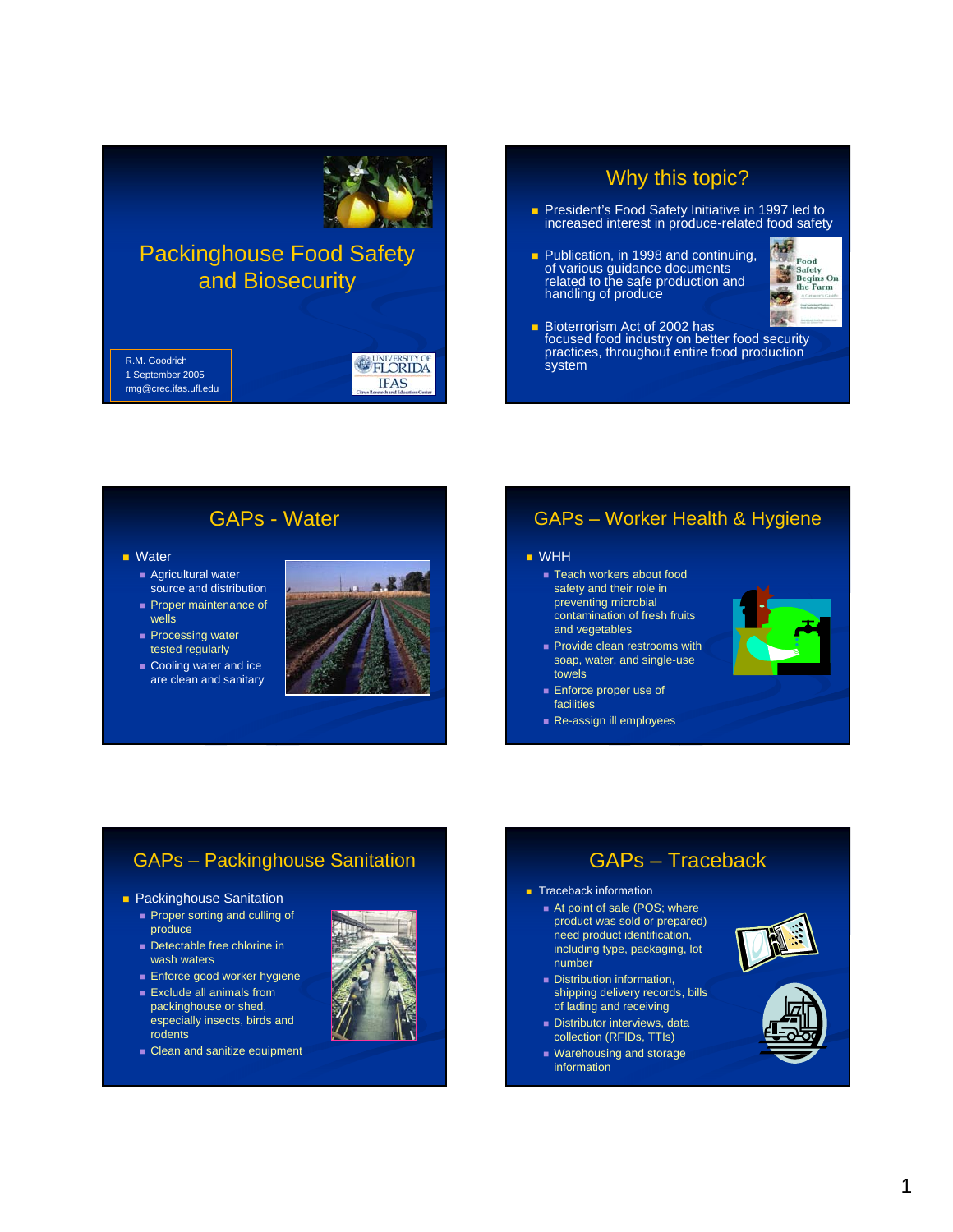## **HACCP**

- A seven step process to minimize food safety risks
- It is NOT a zero-risk system
- Has been widely implemented by processors; increased adoption by packers due to customer requirements



### Seven Principles of HACCP

- Conduct hazard analysis
- Determine CCPs
- Establish critical limits
- Establish monitoring procedures
- Establish corrective actions
- Establish verification procedures
- Record-keeping and documentation

## HACCP Information

- **FDA** website on HACCP: http://www.cfsan.fda.gov/~comm/haccpov.html
- **UF/IFAS General Factsheet:** 
	- http://edis.ifas.ufl.edu/pdffiles/FS/FS12200.pdf



#### Food Product Liability

- **Product liability applies to:** 
	- **Supplier**
	- **Manufacturer**
	- Wholesaler
	- **Distributor**
	- Retailer



As opposed to negligence (which may be minimized if company can show good faith efforts in food safety programs)

#### Food Safety vs. Food Security

- **Food Safety** 
	- Prevention of unintentional contamination from hazards within the system



- Food Security
	- Prevention of purposeful contamination from hazards or pernicious agents outside the system



## Food Security Threats

 $\blacksquare$  Tampering – deranged individual, or criminal extorting or murdering



 $\blacksquare$  Terrorism – political agenda (attention to a cause/exact political concessions) drives perpetrator to incite fear or cause economic damage; big issue post 9/11

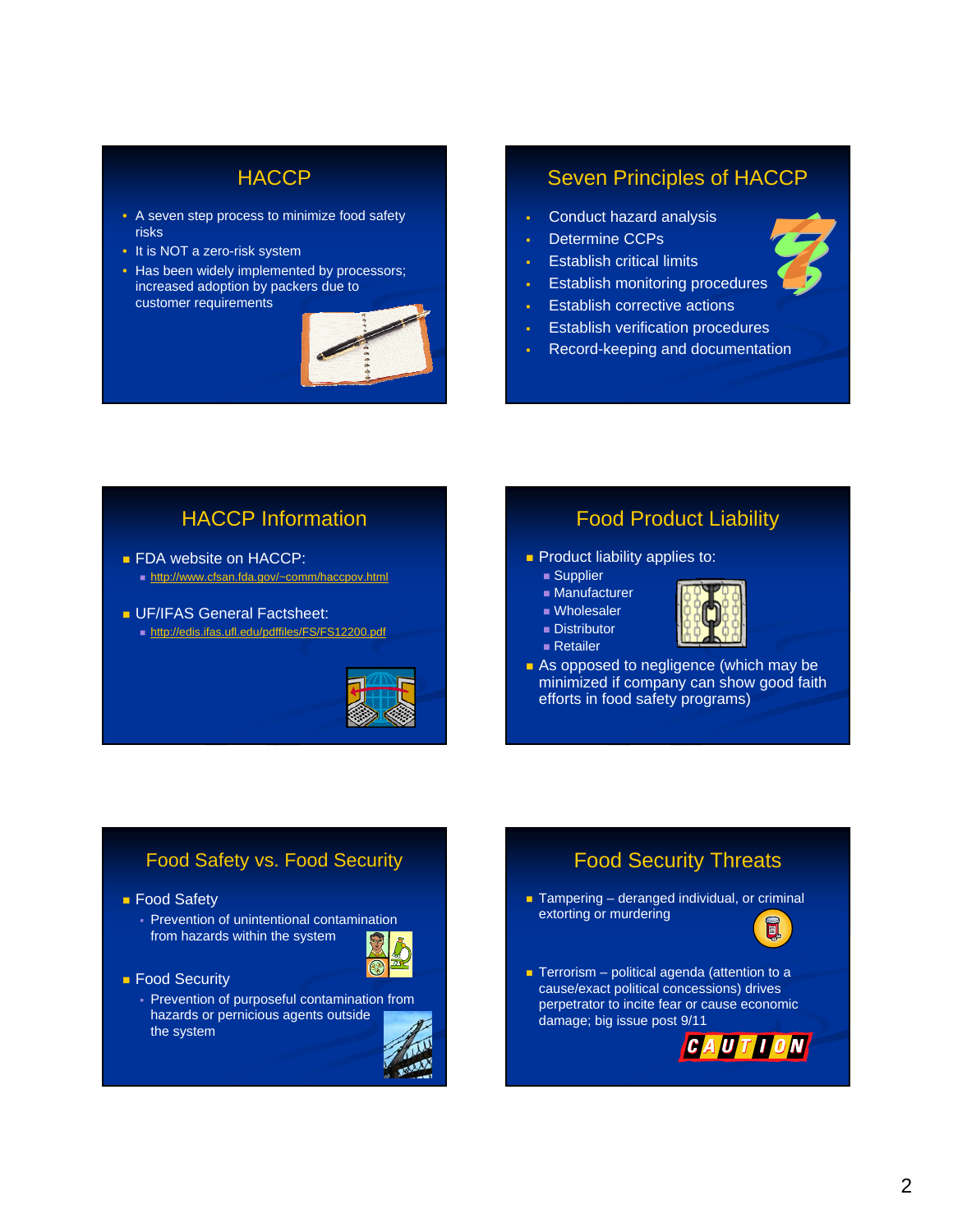## Agroterrorism

The use of biological, chemical or other agents to adversely affect animal or plant health or the agricultural industry (including food)



**Agents can be spread by air, water,** feed, or by humans The general aim is economic disruption,



#### Key Questions for the Produce Industry

**Can purposeful on-farm** contamination incident be prevented?

Can we adequately trace

Backwards?

- **Nhat can be done throughout** packing/distribution?
	- product from farm to table?

#### Bioterrorism Act of 2002

- **P** "Public Health Security and Bioterrorism Preparedness and Response Act of 2002"
- **June 12, 2002 (very swift legislation)**
- **T** "To improve the ability of the United States" to prevent, prepare for, and respond to bioterrorism and other public health emergencies."



#### Bioterrorism Act 2002 – Key **Requirements**

- **Facilities (domestic and foreign) must be** registered This includes packinghouses, but not farms
- **Certain records must be maintained**
- **If importing, must provide "Prior Notice"**
- **URL for FDA information on BT Act of 2002:** http://www.fda.gov/oc/bioterrorism/bioact.html

#### Distribution and Biosecurity Issues

- **Documentation more rigorous since** implementation of BT Act of 2002
	- Importers
	- Record keeping
	- **Traceability**
	- Recall procedures
	- **Prior notice**
- **Auditors are focusing on these areas**



### Increased Focus on Food Security

- **Has led to new and rigorous requirements** regarding plant security, record keeping, and food distribution tracking, recall and traceback (required)
- **Has also affected general facility** biosecurity programs (guidance), which will appear on 3<sup>rd</sup> party audit programs